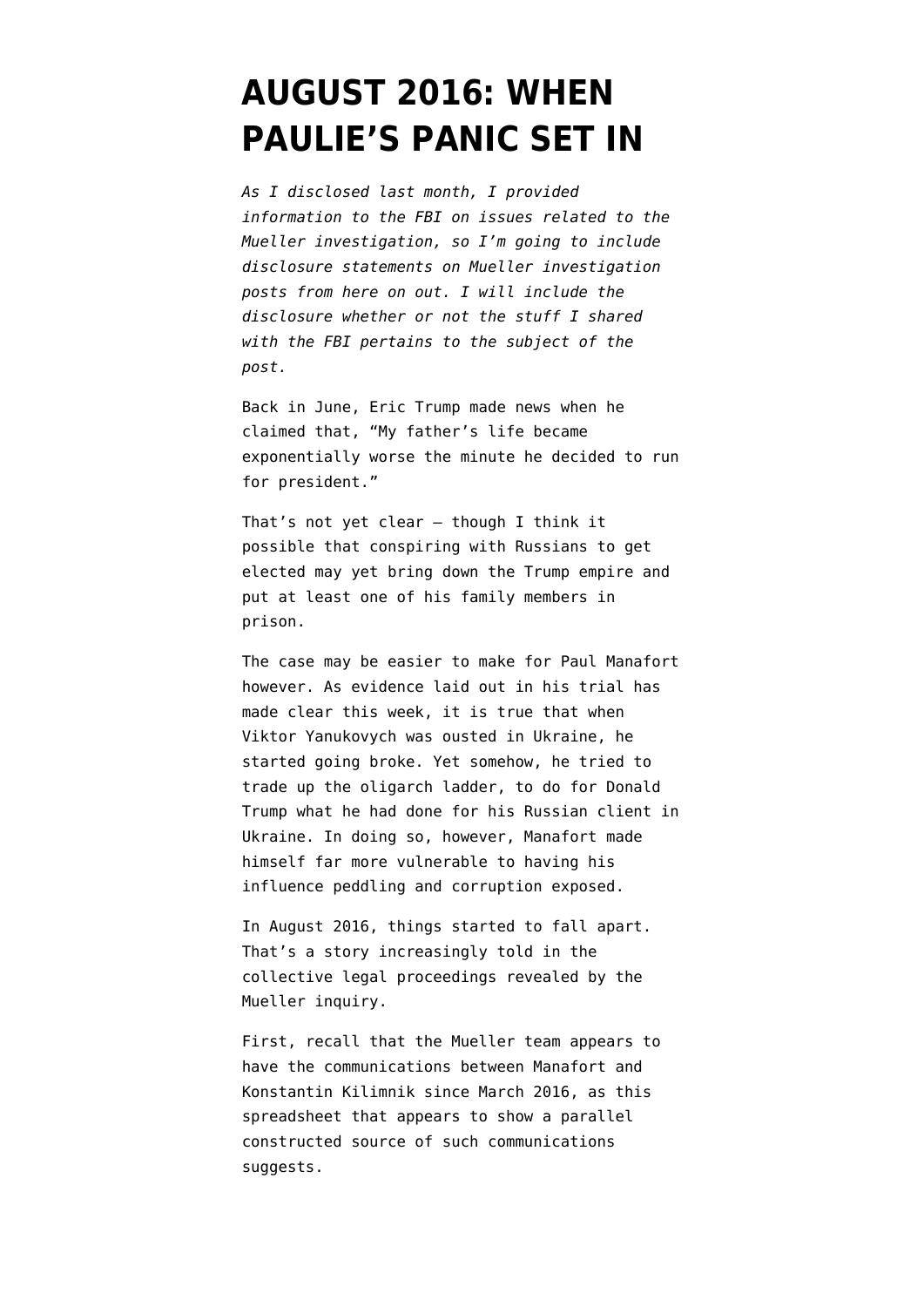| oen Source Timeline - March 2016 to March 2017 - Edited_Im.xlsx |                              |               |           |               |                   |  |  |
|-----------------------------------------------------------------|------------------------------|---------------|-----------|---------------|-------------------|--|--|
|                                                                 | Date/Time*                   | From          | To.       | <b>Method</b> | <b>Type</b>       |  |  |
|                                                                 | $2/24/2018$ ;<br>15:51 (UTC) | Paul Manafort | Person D1 | Telephone     | <b>Phone Call</b> |  |  |
|                                                                 | $2/24/2018$ ;<br>15:51 (UTC) | Paul Manafort | Person D1 | Telephone     | <b>Phone Call</b> |  |  |
|                                                                 | $2/24/2018$ ;<br>15:53 (UTC) | Paul Manafort | Person D1 | WhatsApp      | Chat              |  |  |
|                                                                 | $2/25/2018$ ;<br>18:41 (UTC) | Paul Manafort | Person D1 | Telephone     | Phone Call        |  |  |
|                                                                 |                              |               |           |               |                   |  |  |

That would suggest the government has a good deal of background on the two meetings Kilimnik and Manafort had during the campaign, including the one that [took place](https://www.washingtonpost.com/politics/at-height-of-russia-tensions-trump-campaign-chairman-manafort-met-with-business-associate-from-ukraine/2017/06/18/6ab8485c-4c5d-11e7-a186-60c031eab644_story.html) on August 2.

> In August, as tension mounted over Russia's role in the U.S. presidential race, Donald Trump's campaign chairman, Paul Manafort, sat down to dinner with a business associate from Ukraine who once served in the Russian army.

> Konstantin Kilimnik, who learned English at a military school that some experts consider a training ground for Russian spies, had helped run the Ukraine office for Manafort's international political consulting practice for 10 years.

> At the Grand Havana Room, one of New York City's most exclusive cigar bars, the longtime acquaintances "talked about bills unpaid by our clients, about [the] overall situation in Ukraine . . . and about the current news," including the presidential campaign, according to a statement provided by Kilimnik, offering his most detailed account of his interactions with the former Trump adviser.

### [snip]

Kilimnik said his meetings with Manafort were "private visits" that were "in no way related to politics or the presidential campaign in the U.S." He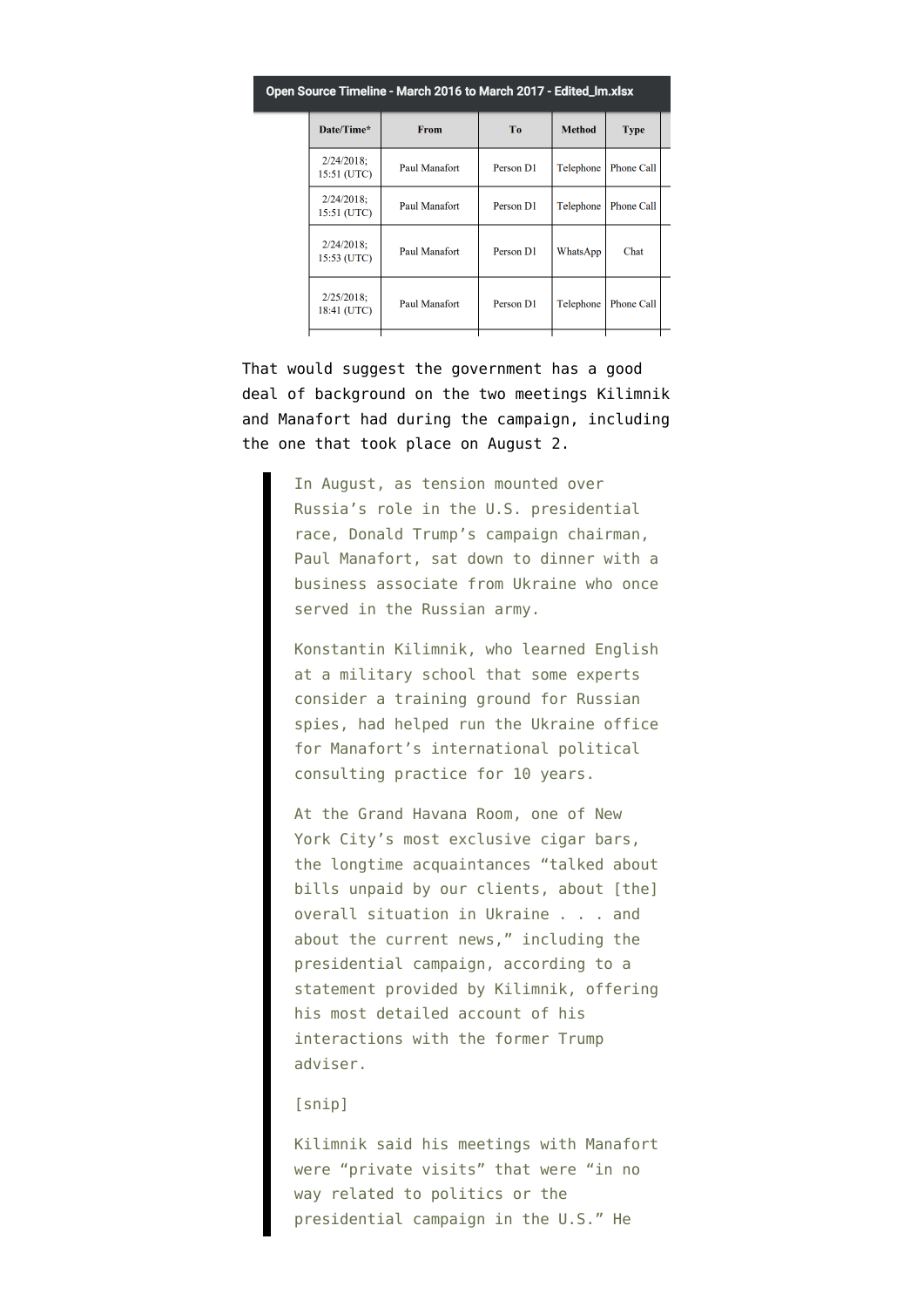said he did not meet with Trump or other campaign staff members, nor did he attend the Republican National Convention, which took place shortly before the Grand Havana Room session. However, he said the meetings with Manafort included discussions "related to the perception of the U.S. presidential campaign in Ukraine."

Meanwhile, as much of the evidence presented in Manafort's EDVA case last week makes clear, he was in deep financial trouble. That's why, prosecutors allege, he submitted fraudulent numbers to get loans fromThe Federal Savings Bank of Chicago and Citizen's Bank, among other banks. Next week, prosecutors will probably present [exhibits 268 and 269](https://www.politico.com/f/?id=00000164-b049-d929-a5e4-b2f9d8e80000), emails to an employee, Dennis Raico (who will be granted immunity if he testifies) of TFSBC asking for the professional details of his boss, Stephen Calk. (h/t [pinc\)](https://www.emptywheel.net/2018/08/05/august-2016-when-paulies-panic-set-in/#comment-745204)

> 268 2016.08.03 Email D. Raico to P. Manafort re Need S. Calk Resume 269 2016.08.04 Email P. Manafort to S. Calk re S. Calk- Professional Bio

The next day, Trump [named](https://chicago.suntimes.com/columnists/who-is-stephen-calk-chicago-banker-key-manafort-case/) Calk to his financial advisory committee.

Last week, prosecutors showed that, on August 10, Manafort [told his tax preparer](https://www.emptywheel.net/wp-content/uploads/2018/08/175-2016.08.11-Email-C.-Laporta-to-P.-Manafort-re-377-Union-St-loan_Redacted.pdf), Cindy LaPorta, that she should claim he'd be paid \$2.4 million for work in Ukraine in November. (h/t [NYCSouthpaw](https://twitter.com/nycsouthpaw/status/1025527459163398145) for this observation)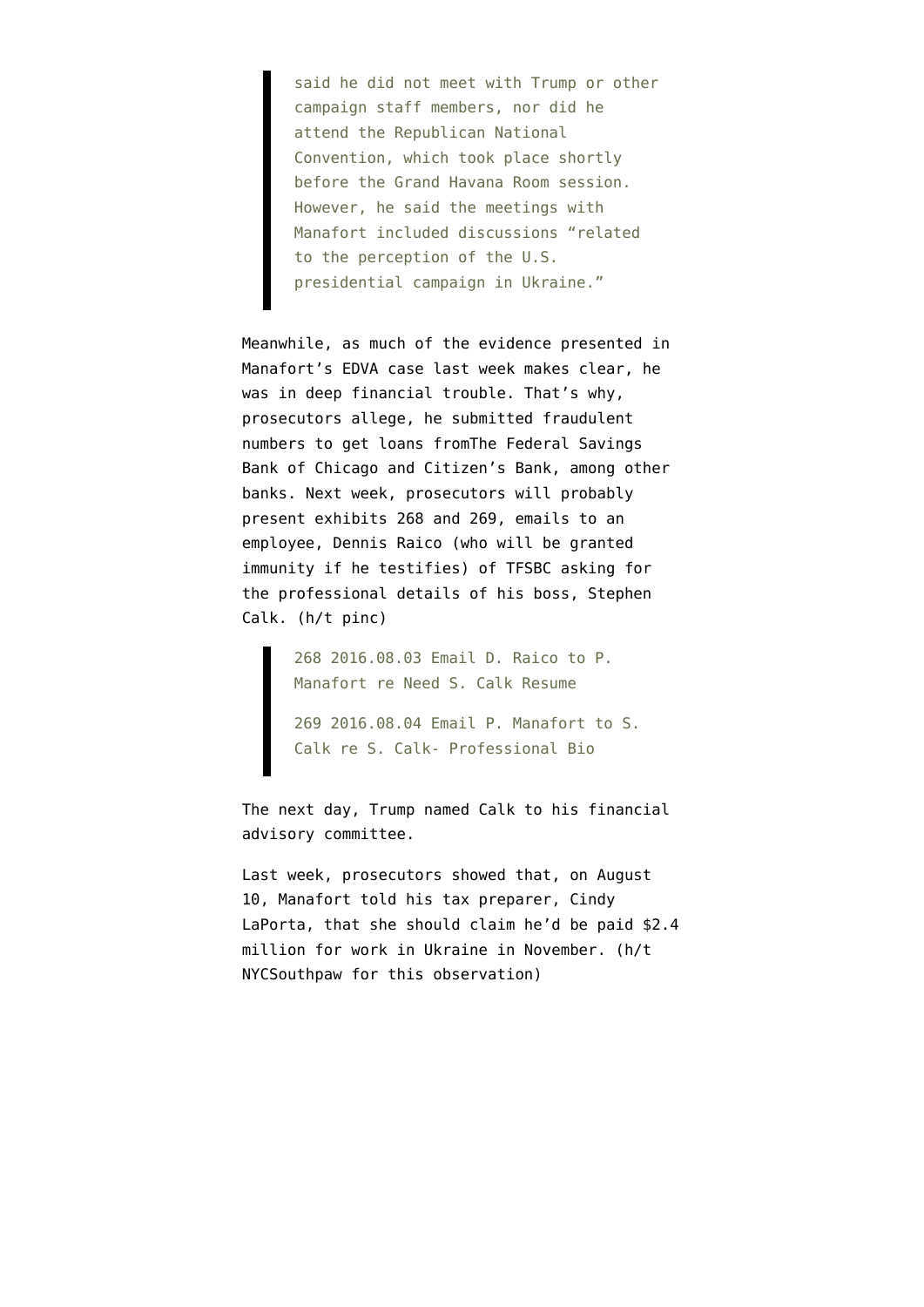On Aug 10, 2016, at 8:38 PM, Paul Manafort <pmanafort@dmpint.com> wrote:

|          | Cindy<br>The 2016 P&L should reflect collection of income earned in Ukr of 2.4M that is to be<br>collected in Nov.<br>The 1.5m should be listed as income.<br>Pls correct the P&L.<br>Paul |  |  |  |  |
|----------|--------------------------------------------------------------------------------------------------------------------------------------------------------------------------------------------|--|--|--|--|
|          | From: Cindy Laporta <cindy.laporta@kwccpa.com></cindy.laporta@kwccpa.com>                                                                                                                  |  |  |  |  |
|          | Date: Wednesday, August 10, 2016 at 12:27 PM                                                                                                                                               |  |  |  |  |
|          | To: PJM MacAir 2014 <pmanafort@dmpint.com></pmanafort@dmpint.com>                                                                                                                          |  |  |  |  |
|          | Cc: Rick Gates <rgates@dmpint.com></rgates@dmpint.com>                                                                                                                                     |  |  |  |  |
| Subject: |                                                                                                                                                                                            |  |  |  |  |
|          |                                                                                                                                                                                            |  |  |  |  |
|          | Hi Paul,                                                                                                                                                                                   |  |  |  |  |
|          | I'm working with David at Citizens bank regarding 2 last pieces needed for loan approval.                                                                                                  |  |  |  |  |
|          | DMP 2016 P&L shows \$1.5 million in income.<br>$\mathbf{1}$<br>How much more is expected in 2016?<br>а.<br>b. Is \$1.5 million income or a loan?                                           |  |  |  |  |
|          | Please ask Heather to update DMPs 2015 balance sheet and income statement<br>2.<br>to reflect the forgiveness of Peranova debt of \$1.5 million.                                           |  |  |  |  |
|          | I told David I would get back to him today.                                                                                                                                                |  |  |  |  |
|          | Thanks,<br>Cindy                                                                                                                                                                           |  |  |  |  |

Even as he was allegedly engaging in bank fraud to stay afloat, Manafort (and his daughter) would get [what appear to be blackmail attempts](https://www.politico.com/story/2017/02/paul-manafort-blackmail-russia-trump-235275)  threats to release details of his corrupt actions in Ukraine — details of which were later leaked on the dark web.

> A purported cyberhack of the daughter of political consultant Paul Manafort suggests that he was the victim of a blackmail attempt while he was serving as Donald Trump's presidential campaign chairman last summer.

> The undated communications, which areallegedly from the iPhone of Manafort's daughter, include a text that appears to come from a Ukrainian parliamentarian named Serhiy Leshchenko, seeking to reach her father, in which he claims to have politically damaging information about both Manafort and Trump.

> Attached to the text is a [note to Paul](http://www.politico.com/f/?id=0000015a-66f4-d2c6-a7db-7efd5e020001) [Manafort](http://www.politico.com/f/?id=0000015a-66f4-d2c6-a7db-7efd5e020001) referring to "bulletproof" evidence related to Manafort's financial arrangement with Ukraine's former president, the pro-Russian strongman Viktor Yanukovych, as well as an alleged 2012 meeting between Trump and a close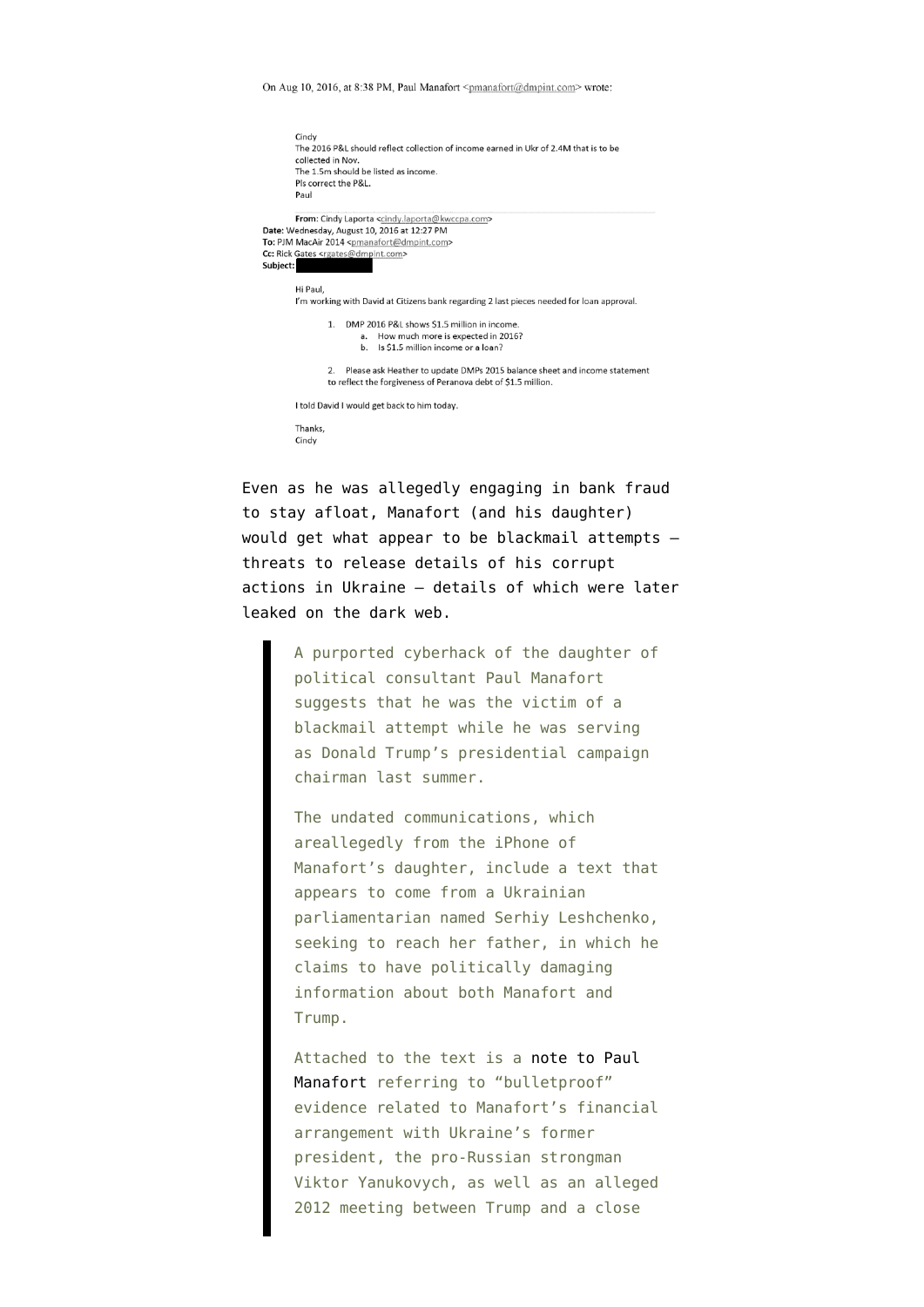Yanukovych associate named Serhiy Tulub.

[snip]

In a Tuesday interview, Manafort denied brokering a 2012 meeting between Trump and Tulub and also pointied out that he wasn't working for Trump at the time.

However, Manafort did confirm the authenticity of the texts hacked from his daughter's phone. And he added that, before the texts were sent to his daughter, he had received similar texts to his own phone number from the same address appearing to be affiliated with Leshchenko.

He said he did not respond directly to any of the texts, and instead passed them along to his lawyer. He declined to provide the texts to POLITICO.

[snip]

Manafort said that the first of the texts arrived shortly before The New York Times published an [August](https://www.nytimes.com/2016/08/15/us/politics/paul-manafort-ukraine-donald-trump.html?_r=1) [exposé](https://www.nytimes.com/2016/08/15/us/politics/paul-manafort-ukraine-donald-trump.html?_r=1) revealing that the National Anti-Corruption Bureau of Ukraine had obtained documents — which have since come under scrutiny — that appeared to show \$12.7 million in cash payments earmarked for Manafort.

That NYT story came out on August 14, just 3 days after he promised a bank he had millions more coming from Ukraine around the same time as the presidential election. The very next day, the AP would pile on, asking for comment on a story about Manafort's undisclosed lobbying for Yanukovych that it would [publish on August 17](https://www.businessinsider.com/ap-paul-manafort-undisclosed-foreign-lobbying-for-pro-russia-political-party-in-ukraine-2016-8). As prosecutors pointed out in a [filing](https://assets.documentcloud.org/documents/4616568/Response-to-motion.pdf) in the DC case, this exchange with the AP — and the Manafort-Gates effort to sustain a lie about their lobbying campaign — is a big part of the reason they lied when DOJ asked them to register under FARA that fall.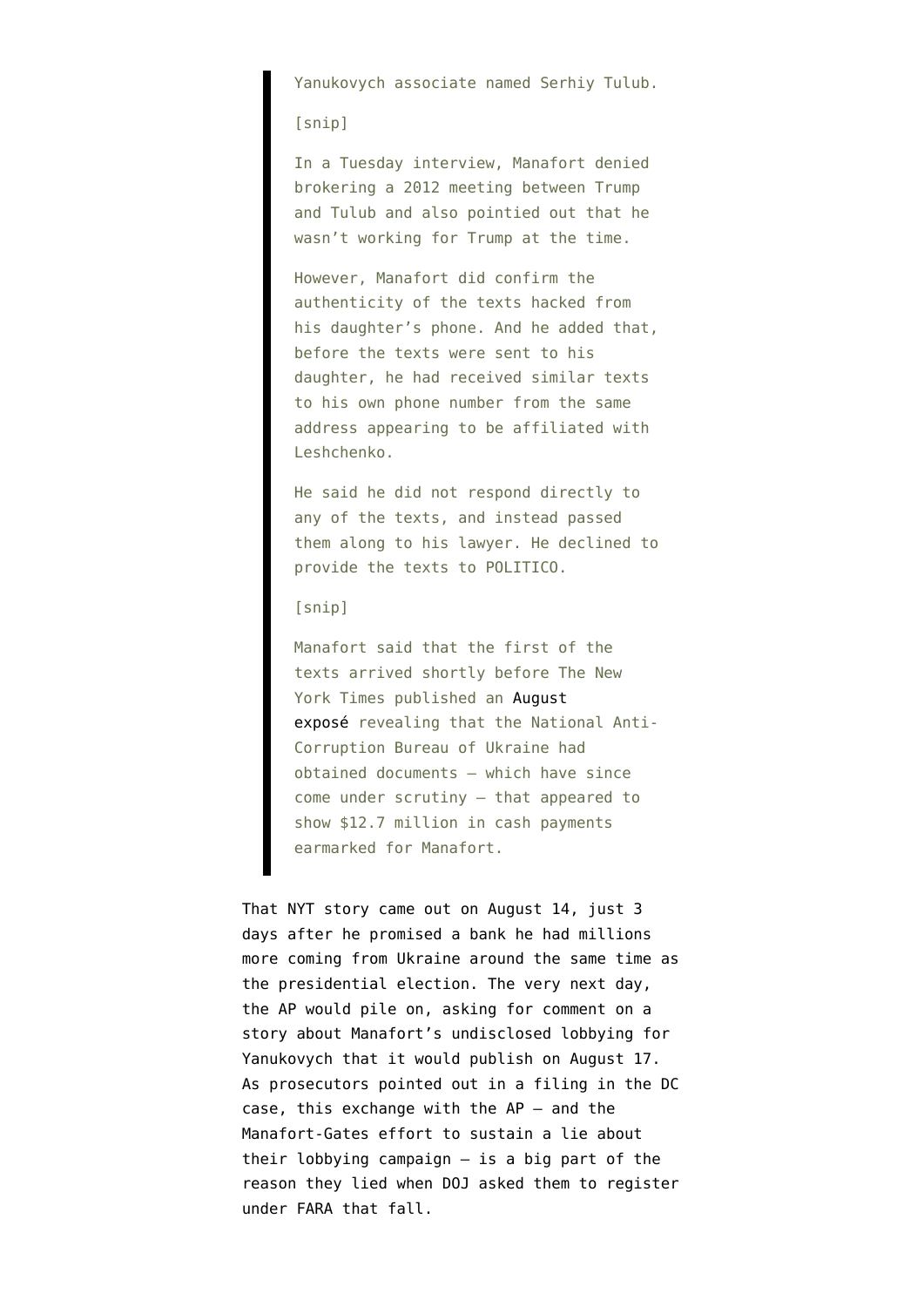For example, on August 15, 2016, a member of the press e-mailed Manafort and copied a spokesperson for the Trump campaign to solicit a comment for a forthcoming story describing his lobbying. Gates corresponded with Manafort about this outreach and explained that he "provided" the journalist "information on background and then agreed that we would provide these answers to his questions on record." He then proposed a series of answers to the journalist's questions and asked Manafort to "review the below and let me know if anything else is needed," to which Manafort replied, in part, "These answers look fine." Gates sent a materially identical message to one of the principals of Company B approximately an hour later and "per our conversation." The proposed answers Gates conveyed to Manafort, the press, and Company B are those excerpted in the indictment in paragraph 26.

An article by this member of the press associating Manafort with undisclosed lobbying on behalf of Ukraine was published shortly after Gates circulated the Manafort-approved false narrative to Company B and the member of the press. Manafort, Gates, and an associate of Manafort's corresponded about how to respond to this article, including the publication of an article to "punch back" that contended that Manafort had in fact pushed President Yanukovych to join the European Union. Gates responded to the punch-back article that "[w]e need to get this out to as many places as possible. I will see if I can get it to some people," and Manafort thanked the author by writing "I love you! Thank you." Manafort resigned his position as chairman of the Trump campaign within days of the press article disclosing his lobbying for Ukraine.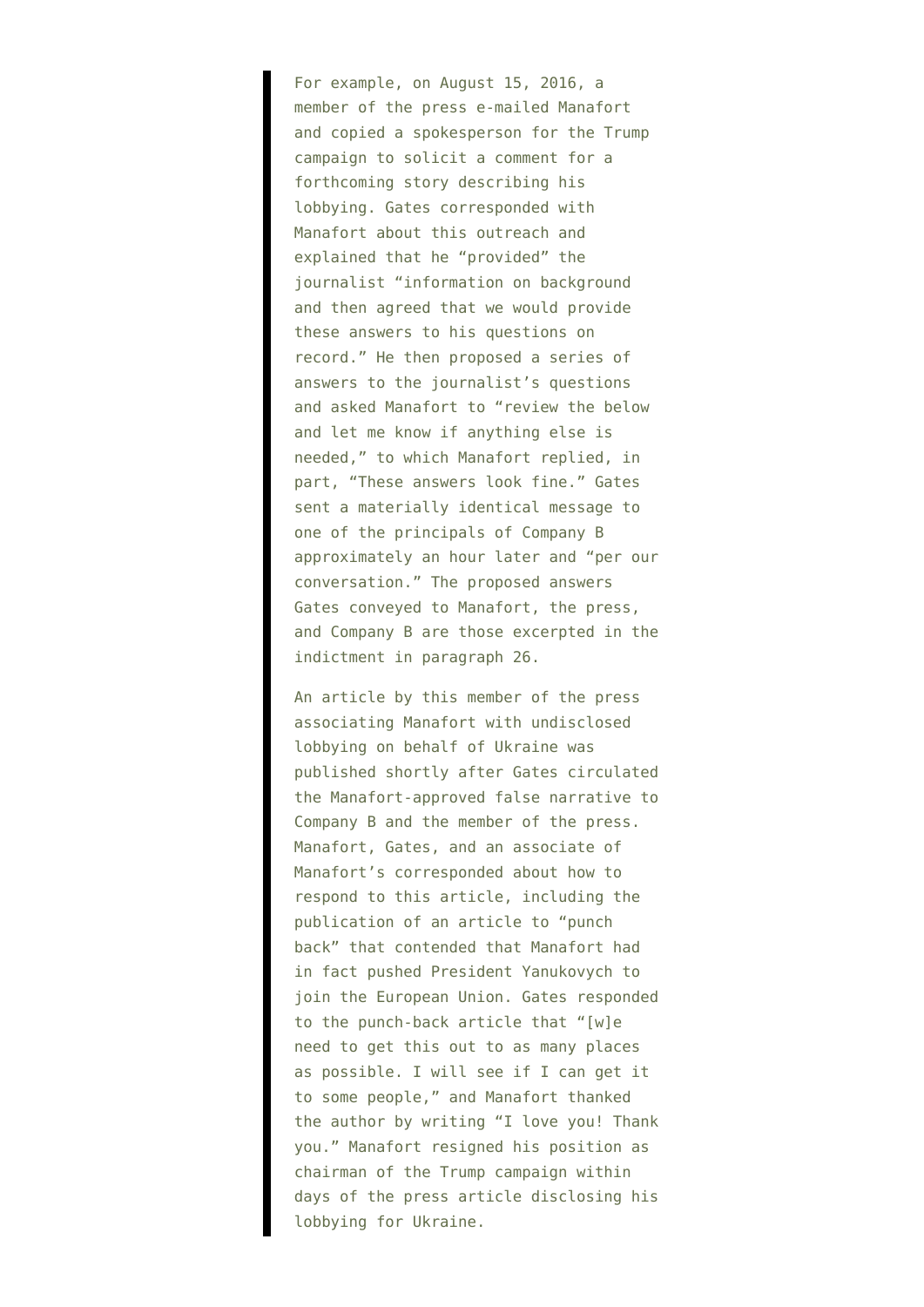Manafort's role with the Trump campaign is thus relevant to his motive for undertaking the charged scheme to conceal his lobbying activities on behalf of Ukraine. Here, it would be difficult for the jury to understand why Manafort and Gates began crafting and disseminating a false story regarding their Ukrainian lobbying work nearly two years after that work ceased—but before any inquiry by the FARA Unit—without being made aware of the reason why public scrutiny of Manafort's work intensified in mid-2016. Nor would Manafort's motives for continuing to convey that false information to the FARA Unit make sense: having disseminated a false narrative to the press while his position on the Trump campaign was in peril, Manafort either had to admit these falsehoods publicly or continue telling the lie.

The day the article came out, August 17, Trump [gave](https://www.cnbc.com/2016/08/17/donald-trump-hands-kellyanne-conway-steve-bannon-new-roles-in-campaign.html) Steve Bannon and Kellyanne Conway larger roles in the campaign. Two days later, Manafort would resign, though he would remain in the loop with Trump. Indeed, according to the [hacked](https://theslot.jezebel.com/hacked-texts-suggest-manafort-continued-to-play-a-role-1793469844) [texts](https://theslot.jezebel.com/hacked-texts-suggest-manafort-continued-to-play-a-role-1793469844) from his daughter, he remained involved and [actually](https://twitter.com/TheViewFromLL2/status/844587922452074496) "hired [Bannon and Conway]. Interviewed them in trump towers." (h/t ee)

> But according to leaked texts allegedly hacked from the phone of his daughter Andrea Manafort Shand, Manafort's resignation was all for show, and he continued to wield influence in the campaign.

On August 19, when Paul Manafort officially resigned, the allegedly hacked texts show that Manafort Shand wrote to one her contacts:

> So I got to the bottom of it, as I suspected my dad resigned from being the public face of the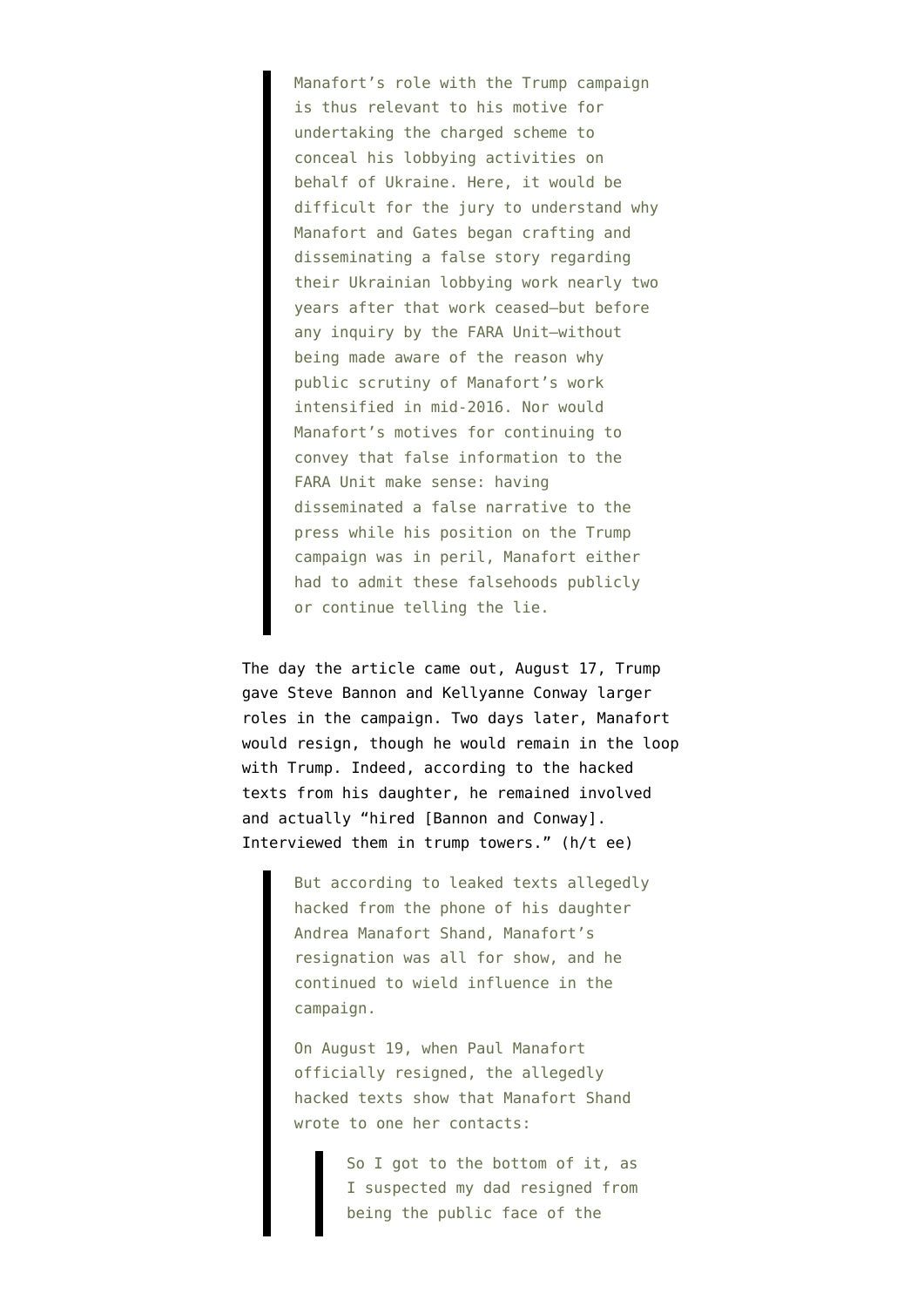campaign. But is still very much involved behind the scenes.

He felt he was becoming a distraction and that would ultimately take a toll on the campaign.

Several hours later, a different contact appears to have texted Andrea Manafort to say, "Thoughts go out to your pops—I can only imagine that he's relieved, angry, hurting, a combination of a lot of emotions. Wishing you and your fam the best." To which Andrea responded: "Hahaha you're so silly. It's all just pr."

But  $-$  as the Mueller filing makes clear  $-$  the pushback on the AP and NYT stories didn't end Manafort and Gates' efforts to lie about their activities in Ukraine. A [filing](https://www.courtlistener.com/recap/gov.uscourts.dcd.193647/gov.uscourts.dcd.193647.19.0.pdf) in the Alex van der Zwaan prosecution details that on September 12, 2016, in the wake of the [Kyiv Post's](https://www.kyivpost.com/article/content/ukraine-politics/memo-manafort-worked-on-report-that-justified-tymoshenko-imprisonment-421671.html) [exposure](https://www.kyivpost.com/article/content/ukraine-politics/memo-manafort-worked-on-report-that-justified-tymoshenko-imprisonment-421671.html) of new details about this work ([h/t](https://twitter.com/Matthew_Shadle/status/1026177301132668928) [ms\)](https://twitter.com/Matthew_Shadle/status/1026177301132668928), Kilimnik would contact van der Zwaan, leading to a series of communications between the two of them and Skadden Arps' Greg Craig regarding how Manafort and Gates laundered money and its sources to pay Skadden for a report on Yulia Tymoshenko's prosecution.

> Instead of truthfully answering questions about his contacts with Gates and Person A, van der Zwaan lied. He denied having substantive conversations with Gates and Person A in 2016. When confronted with an email dated September 12, 2016, sent by Person A to van der Zwaan, the defendant again lied. The email was sent to the defendant's email address at his law firm, though the Special Counsel's Office had obtained the email from another source. The email said, in Russian, that Person A "would like to exchange a few words via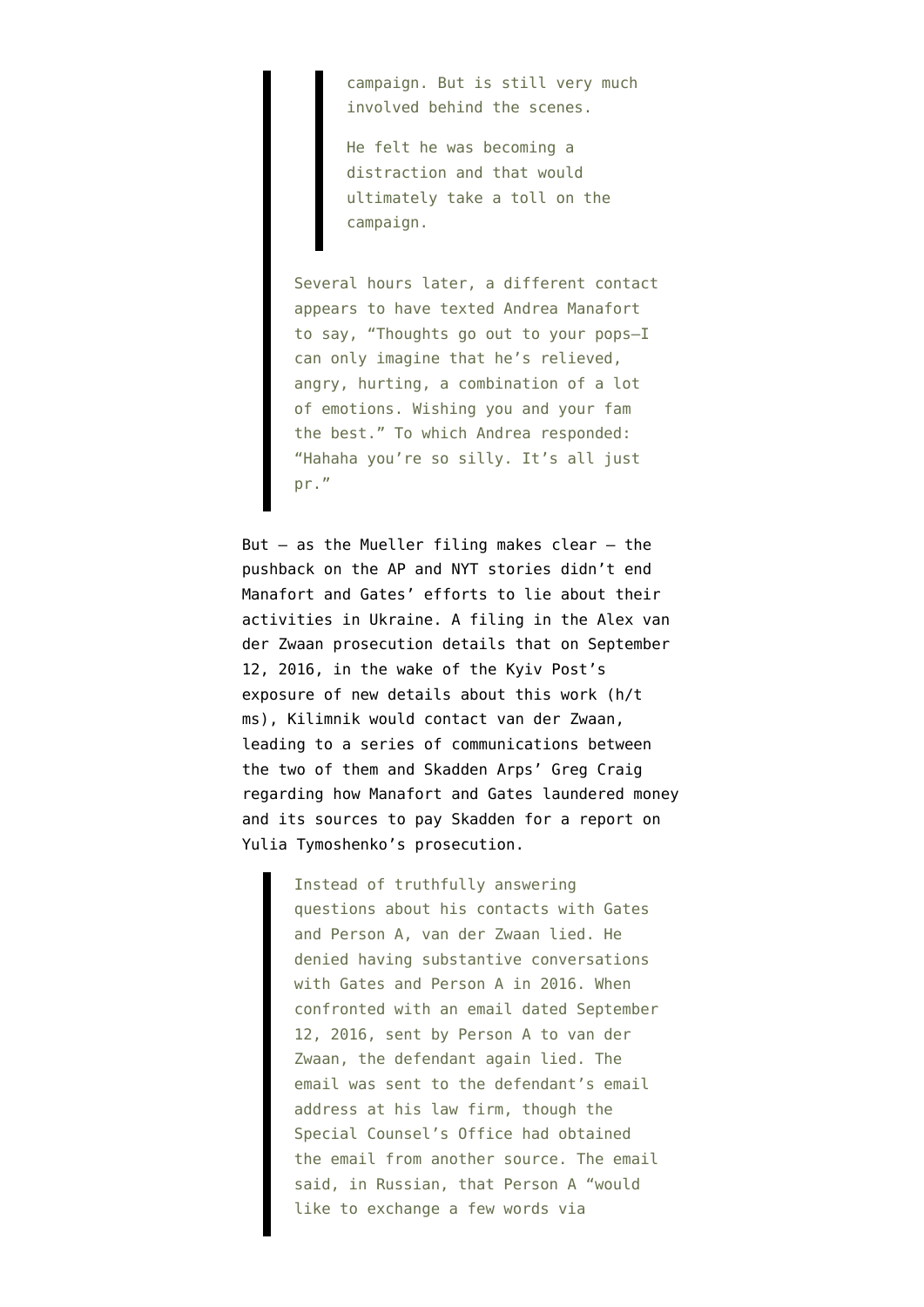WhatsApp or Telegram." van der Zwaan lied and said he had no idea why that email had not been produced to the government, and further lied when he stated that he had not communicated with Person A in response to the email.

#### [snip]

Further, van der Zwaan in fact had a series of calls with Gates and Person A—as well as the lead partner on the matter—in September and October 2016. The conversations concerned potential criminal charges in Ukraine about the Tymoshenko report and how the firm was compensated for its work. The calls were memorable: van der Zwaan had taken the precaution of recording the conversations with Gates, Person A, and the senior partner who worked on the report. In van der Zwaan's recorded conversation with Person A, in Russian, Person A suggested that "there were additional payments," that "[t]he official contract was only a part of the iceberg," and that the story may become a blow for "you and me personally."

## [snip]

Federal Bureau of Investigation Special Agents assisting the Special Counsel's Office assess that Person A has ties to a Russian intelligence service and had such ties in 2016. During his first interview with the Special Counsel's Office, van der Zwaan admitted that he knew of that connection, stating that Gates told him Person A was a former Russian Intelligence Officer with the GRU.

These are the contacts van der Zwaan hid, at first, from Mueller's investigators. Van der Zwaan would [claim](https://www.courtlistener.com/recap/gov.uscourts.dcd.193647/gov.uscourts.dcd.193647.17.0.pdf) he wasn't hiding those contacts because he knew Kilimnik was a former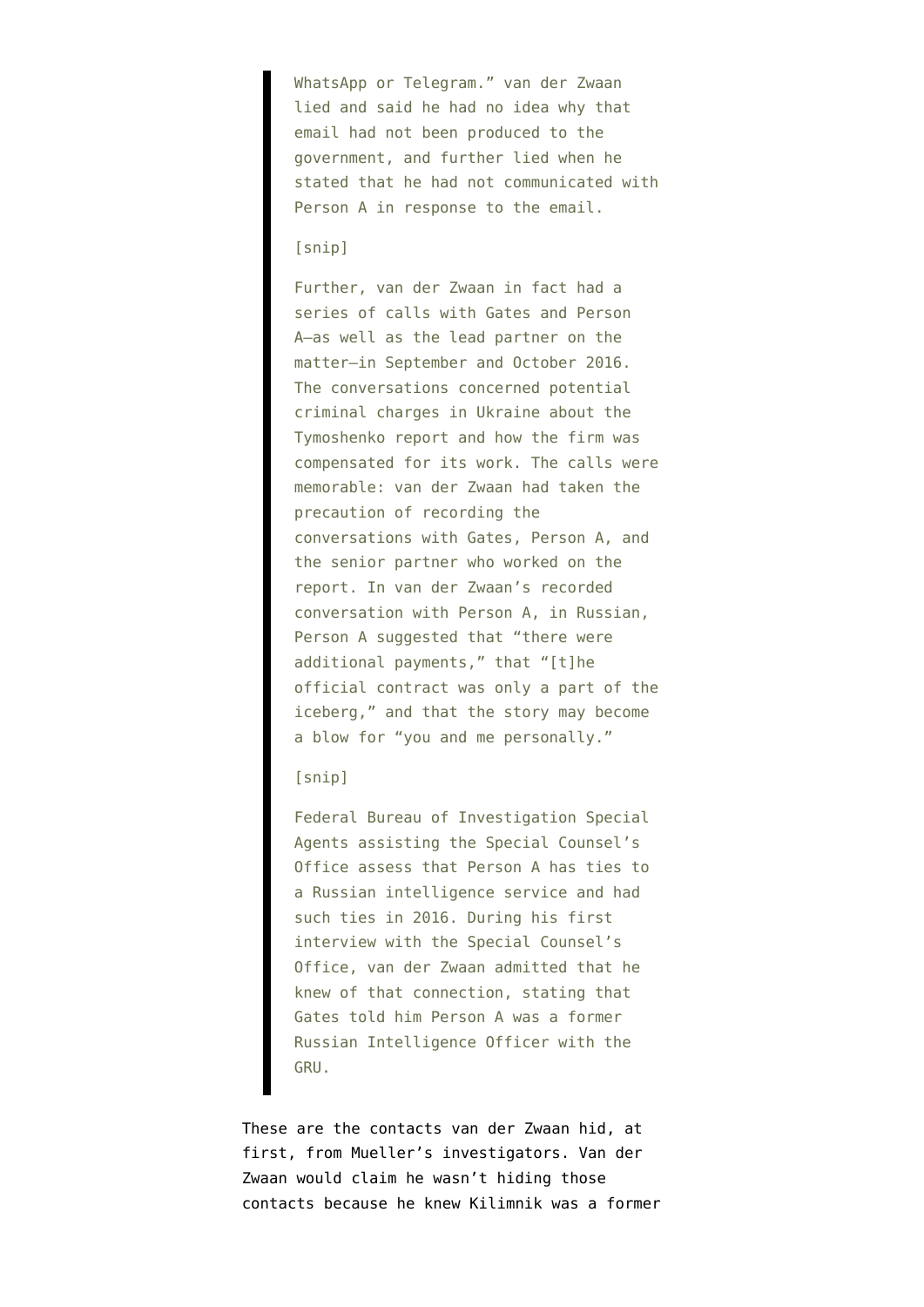GRU officer, but instead to hide that he recorded the conversation with Craig from the Skadden lawyers who represented him in the first interview with the FBI. But it's still not clear why he made the recording. It sure feels like blackmail to me, though may also have been an effort to stay on track on his quest to make partner at Skadden (remember that van der Zwaan was being romanced into the family of Alfa Bank founder German Khan during 2016; he would marry Khan's daughter in 2017).

Indeed, Paul Manafort's life looks like a series of blackmail attempts during that period.

Which makes the stakes of the question [Carrie](https://www.npr.org/2018/08/04/635583157/the-first-week-of-the-manafort-trial?sc=tw) [Johnson asked](https://www.npr.org/2018/08/04/635583157/the-first-week-of-the-manafort-trial?sc=tw) in her Manafort trial round-up all the greater.

> Left unanswered so far, Scott, is why Manafort joined the Trump campaign in 2016 for no money when he was bleeding. He was bleeding money and got no salary from that Trump campaign.

Why was Manafort, badly underwater at the time, willing to work for Trump for "free"? What was the \$2.4 million he expected to be paid in November for?

And given all the publicly known things Manafort did out of desperation at the time, what kind of non-public desperate things could he also be coerced into doing?

Update: Added the Kyiv Post and Andrea Manafort details.

Update: Added Calk and TFSBC details.

## **Timeline**

August 2: Manafort has an in-person meeting with Kilimnik where they discussed "the perception of the U.S. presidential campaign in Ukraine"

August 3: Manafort asks Dennis Raico for the resume of his boss, Stephen Calk